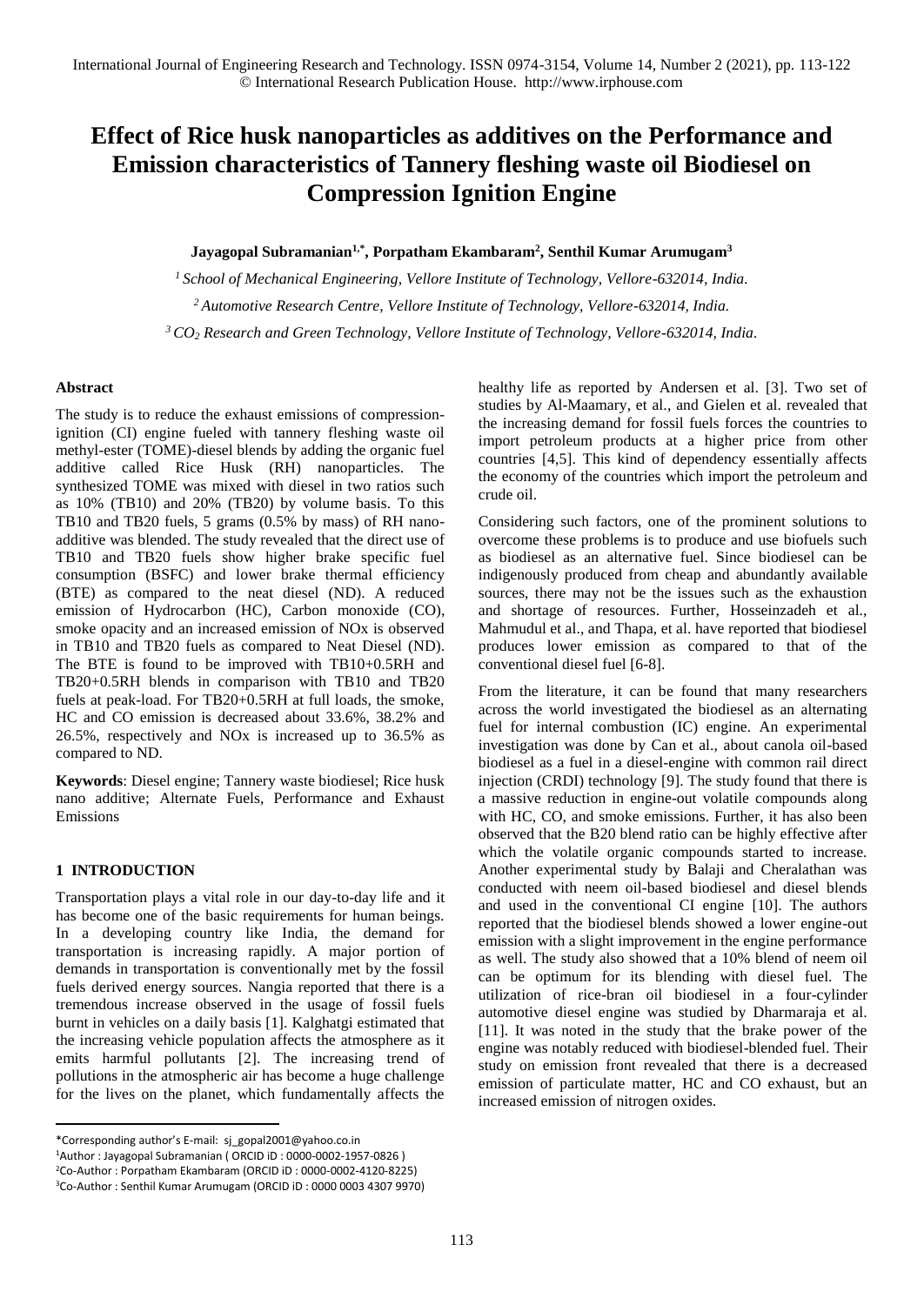Perumal and Ilankumaran conducted an experimental study on blending of pongamia methyl ester with the conventional diesel fuel [12]. From their result, it was observed that the use of biodiesel decreases the engine-out emissions such as HC, CO and particulate matter with marginal reduction in the combustion performance. Pradhan, et al. conducted a study on Mahua seed oil derived biodiesel in a diesel engine [13]. The pyrolysis process was employed in the production of Mahua oil and it was blended with mineral diesel oil at two different ratios such as 10% and 20%. The results of this study inferred that there was a marginal decrease in brake thermal efficiency (BTE) at low load operations, yet significant increase was found at full-load operations of the engine along with a mitigation in CO, HC and NOx emissions.

Though there are substitute fuels available for diesel-engines, there exist challenges in meeting the required performances and emission characteristics of the fuels. To overcome such challenges, the introduction of suitable additives to enhance the fuel properties has become essential in biodiesel research. Sharma et al. added the carbon nanotubes (CNT) and cerium oxide  $(CeO<sub>2</sub>)$  as nano-additives into biodiesel blends and tested in a conventional diesel engine [14]. They found that the fuel with such additives improved the combustion characteristics and enhanced the performance of the engine. Hawi, et al. have analyzed the usage of used cooking-oil biodiesel mixed with normal diesel fuel with iron-doped CeO<sub>2</sub> nanoparticles as additive and tested in a conventional diesel engine [15]. The study demonstrated promising results in terms of reduced emissions for various blends of test fuel than that of the conventional diesel fuel, coupled with an increased brake specific fuel consumption (BSFC) values. Venu and Madhavan have conducted a detailed study on the engine performance with two different combinations of fuel blends such as diesel blended with biodiesel and blended with nanoparticles, where they used two different materials such as titanium oxides (TiO<sub>2</sub>) and zirconium oxide (ZrO<sub>2</sub>) [16]. The experimental result revealed that there is a substantial reduction observed in smoke, CO, NO, and HC emission, which is about 30%, 44%, 60% and 35% respectively with nanoparticles blended biodiesel. Further, it was observed that the brake thermal efficiency (BTE) was also found to be increased by 4%.

From the previous studies, it can be understood that without any modification in an existing engine, biodiesel could be used with the blending of nanoparticles as additives. However, the use of biodiesel in a diesel-engine will have an increasing effect on NOx emission, whereas the other emissions such as smoke, HC and CO can be reduced. The addition of nanoparticles with biodiesel blends has also been reported to show superior effects in achieving better combustion in diesel engines. In this direction, this present study investigates the effect of natural rice husk nanoparticles as an oxygenated additive for the biodiesel produced from tannery fleshing waste and tested for its exhaust emission characteristics in an unmodified diesel-engine.

## **2 MATERIALS AND METHODS**

#### **2.1 Biodiesel synthesis from tannery fleshing waste oil**

There are three major steps followed to produce biodiesel and the process is called transesterification as reported by Moazeni, et al. [17]:

Step-1: Pre-treatment process- Triglycerides are extracted from free fatty acids of the oil.

Step-2: Transesterification Process- Conversion of Tryglycerides into ester (under Alkali Catalyst-Potassium Hydroxide).

Step-3: Final post-treatment process- Production of biodiesel from ester

Figure 1 shows the processes involved in biodiesel production from tannery fleshing waste oil. In general, during the pretreatment process, a massive volume of free fatty acid from tannery fleshing waste oils are converted to triglycerides using ethyl alcohol and the acid catalyst (sulfuric acid). The temperature condition and duration for this reaction is  $60±1$ ºC and 140 minutes, respectively. The pre-processed product is then moved to a typical separating conduit to remove the impurities beside the excess ethanol at the top layer. Being the product of the pre-treatment process, it is then warmed at 35 <sup>o</sup>C for the transesterification process in presence of alkali catalyst. The preheated product, in the form of a solution, is mixed with NaOH-dissolved ethanol solution using a mechanical stirrer to attain homogeneity. The reactionsolution is kept undisturbed for eight hours so that it naturally gets settled due to gravity. Finally, a pure form of tannery fleshing waste oil methyl ester (TOME/Biodiesel) was produced from the transesterification process.



**Fig. 1** Transesterification Process

#### **2.2 Preparation of rice husk nano additives**

In this process, the waste rice husk nanoparticle was synthesized as an additive for biodiesel. Being a suitable resource of rice husk, the local rice mills were approached to collect the same. Sufficient quantity of waste rice husk was collected from rice mills located in the villages near Vellore, Tamil Nadu, India. Initially, the grits and impurities were removed from the rice husk by washing it with distilled water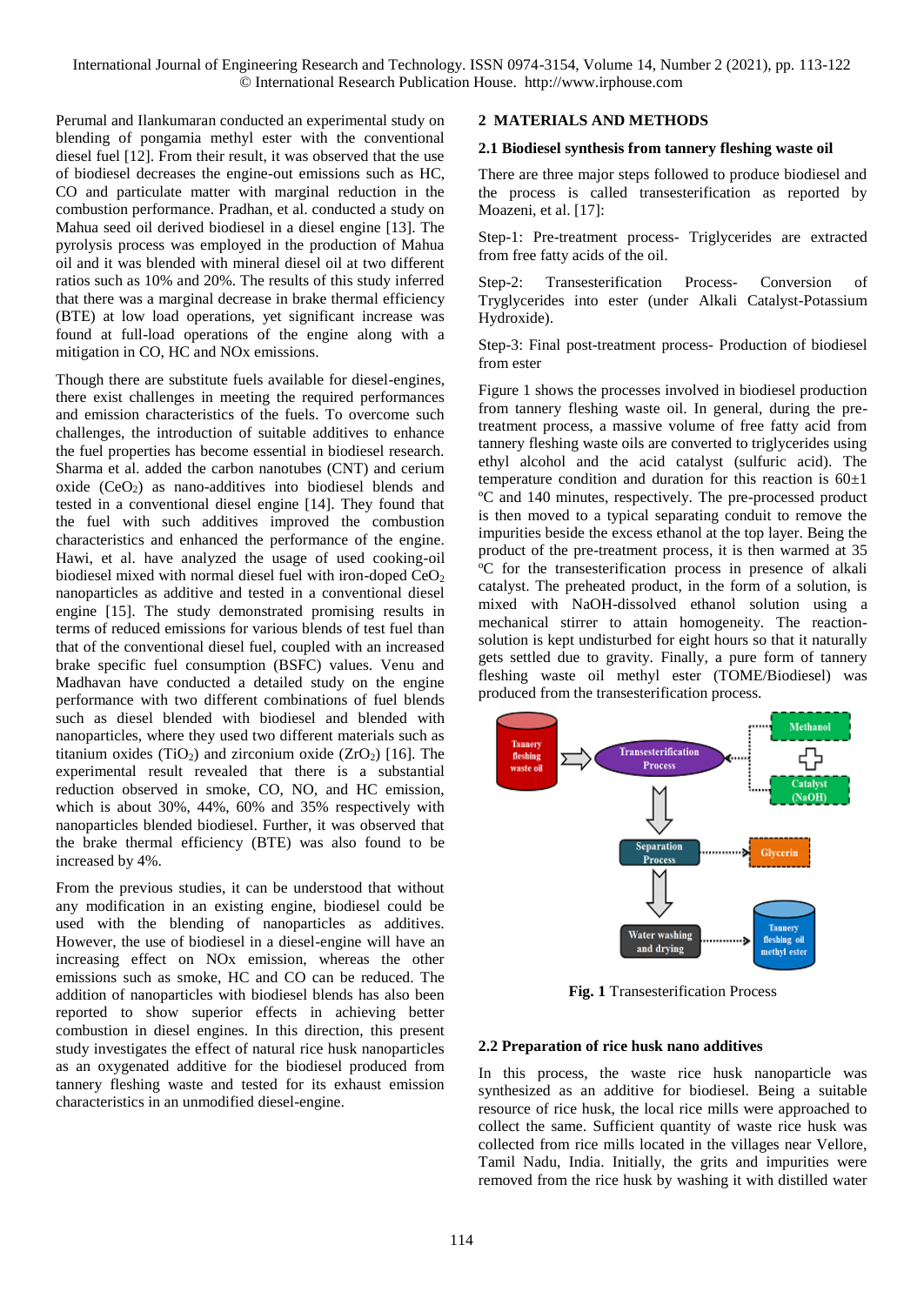in order to improve the quality of raw waste rice husk. After washing, it was dried for 24 hours in an open atmosphere. Then, the dried rice husk was grounded using a household domestic simple mixer. In order to achieve a controlled particle size, the mixture was strained through a mesh of 80 micrometre size. This pre-treated rice husk was processed through a ball milling process to reduce its size into nanoscale.

A planetary mono mill was used in this study to produce nanopowder and further nano-sized particle was achieved through mechanical miller machine. In order to achieve the rice husk of sizes less than 100 nanometers, the planetary ball milling process was employed. Then, the nano-sized rice husk was milled for 20 cycles in a miller. For every cycle, it was milled for 15 minutes with an idle time of 10 minutes. The miller's rotational speed was set constant at 300 rpm. Then, the grounded rice husk powder was dried at room temperature. Finally, the obtained final rice husk nanoparticle was used to blend with biodiesel. Figure 2 shows the processes involved in the production of rice husk nanoparticles from raw waste rice husk.



**Fig. 2** Process involved in rice husk nano additive production

#### **2.3 Test fuel preparation**

In the current work, the prepared tannery waste-oil methyl ester was blended with diesel fuel at 10 and 20 vol.%, which are named as TB10 and TB20, respectively. To this, about 5 grams of rice husk nanoparticles (i.e. 0.5% by mass) was blended with TB10 and TB20 fuels as a nano additive. The nano additive blended biodiesels were named as TB10+0.5RH and TB20+0.5RH. These blends were found to be suitable biodiesel fuel with nano additives that can be used in CI engines and to conduct the experiments at desired conditions. The properties of all the test fuels and blends were determined and calculated according to the American Standards for Testing Materials (ASTM) and are given in Table 1 Ong [18].

**Table 1** Properties of Diesel and Tannery fleshing waste biodiesel with different blends.

| SI.<br>No. | <b>Property</b>                                 | Unit            | <b>Diesel</b> | <b>TOME</b> | <b>ASTM</b><br>standard          |
|------------|-------------------------------------------------|-----------------|---------------|-------------|----------------------------------|
| 1          | <b>Kinematic</b><br>viscosity at 40 $\degree$ C | (cSt)           | 4.5           | 6.2         | <b>ASTM</b><br>D445              |
| 2          | <b>Density</b>                                  | (kg/m3)         | 830           | 874         | <b>ASTM</b><br>D <sub>1298</sub> |
| 3          | Calorific value                                 | (kJ/kg)         | 42,300        | 39,554      | <b>ASTM</b><br>D <sub>240</sub>  |
| 4          | Cetane number                                   |                 | 45            | 53          | <b>ASTM</b><br>D613              |
| 5          | <b>Flash point</b>                              | $({}^{\circ}C)$ | 62            | 150         | <b>ASTM</b><br>D93               |
| 6          | Fire point                                      | $({}^{\circ}C)$ | 68            | 159         | <b>ASTM</b><br>D <sub>92</sub>   |

#### **3 EXPERIMENTAL WORK**

#### **3.1 Test engine setup with instrumentation**

The experiment was carried out in a Kirloskar make at a constant speed of 1500 rpm in a single-cylinder diesel engine. The photographic image of the entire engine testing equipment is shown in Fig. 3.



**Fig. 3** Photographic image of the schematic arrangement of testing engine setup

Table 2 shows the complete operational specifications of the experimental engine used in this study. The test engine was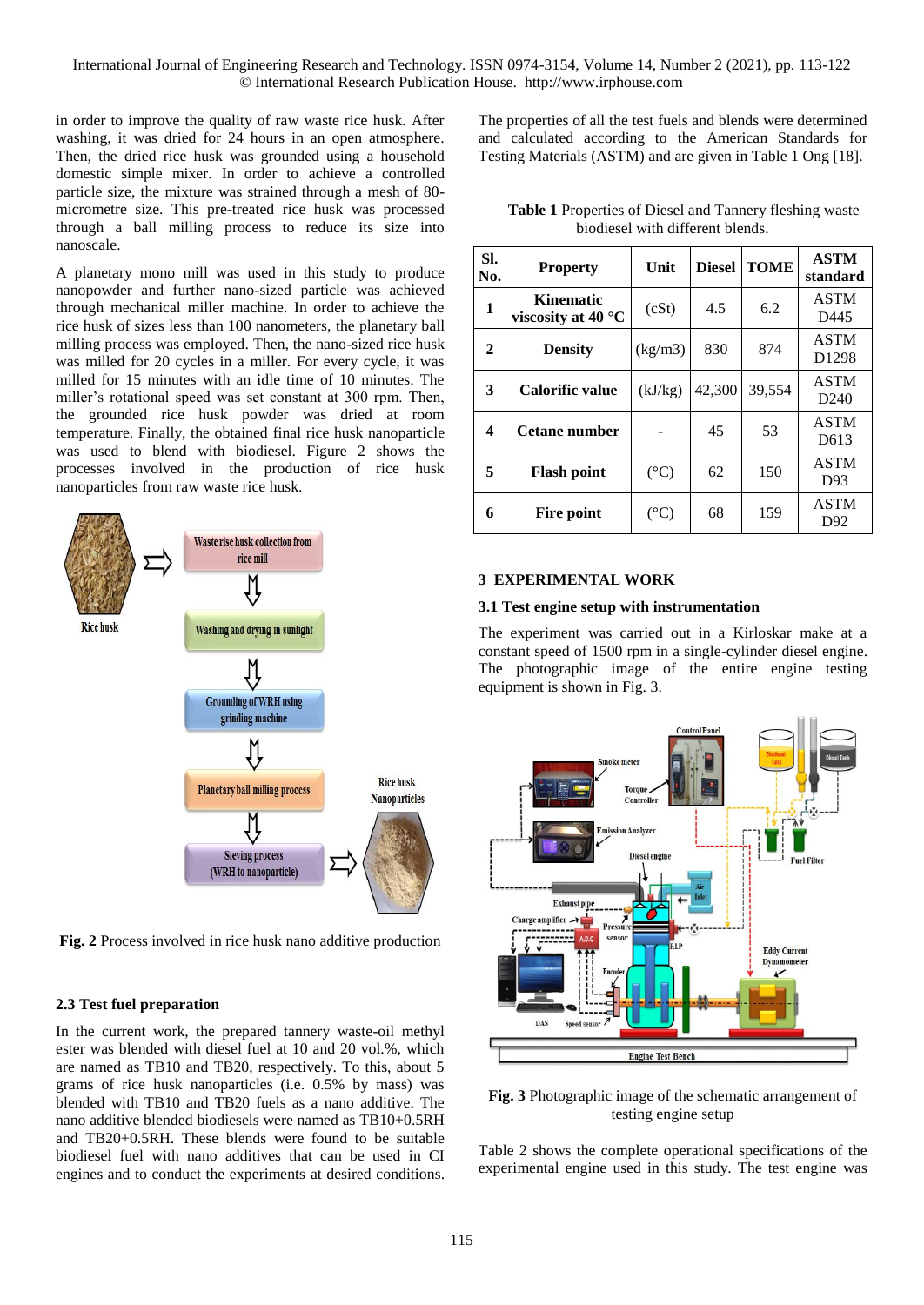coupled with eddy-current dynamometer through engine crankshaft to fluctuate the engine load during the experiment. The burette and stopwatch arrangement has been used for calculating the total fuel utilization by noting down the timetaken for the consumption of 10 CC of fuel by the engine. The exhaust emission gas temperature was estimated using a ktype thermo-couple mounted in the exhaust conduit arrangement. The exhaust emissions such as NOx, CO and HC were estimated using the AVL make 444 model Di-gas analyzer. The smoke emission was measured from the exhaust using AVL's 437C smoke opacity meter as reported by Ganapathy, et al. [19]. Table 3 shows the complete methodological specifications of the emission measurements used in the experiment.

|  | Table 2 Specification of the test engine. |  |  |
|--|-------------------------------------------|--|--|
|--|-------------------------------------------|--|--|

| SI.<br>No.              | <b>Descriptions</b>         | <b>Details</b>                                           |  |
|-------------------------|-----------------------------|----------------------------------------------------------|--|
| 1                       | Make and<br>Model           | Kirloskar oil engines limited and<br>AV-1 model          |  |
| $\mathbf{2}$            | <b>Engine-type</b>          | Single-cylinder, water-cooled, 4<br>stroke diesel engine |  |
| 3                       | <b>Bore</b> and<br>stroke   | $80 \text{ mm}$ and $110 \text{ mm}$                     |  |
| $\overline{\mathbf{4}}$ | <b>Compression</b><br>ratio | 16.5:1                                                   |  |
| 5                       | Injection<br>timing         | 23° before TDC (rated)                                   |  |
| 6                       | Injection<br>pressure       | 200 <sub>bar</sub>                                       |  |
| 7                       | <b>Speed</b>                | 1500 rpm                                                 |  |
| 8                       | <b>Rated power</b>          | 3.7 kW (5 BHP)                                           |  |
| 9                       | <b>Engine</b><br>capacity   | 554 CC                                                   |  |
| 10                      | <b>Loading device</b>       | Eddy current dynamometer                                 |  |

**Table 3** Specification of exhaust emission measuring instruments.

| Equipment<br>name | <b>Descriptions</b> | <b>Details</b>                                                   |  |
|-------------------|---------------------|------------------------------------------------------------------|--|
| <b>Exhaust</b>    | Make and<br>model   | AVL 444 di-gas analyzer                                          |  |
| gas               | <b>Measures</b>     | HC, CO, NO <sub>x</sub>                                          |  |
| analyzer          | Range               | HC: $0-2000$ (ppm); CO: $0-10$ (%<br>volume) $NOx: 0-5000$ (ppm) |  |
|                   | Make and<br>model   | AVL 437C smoke meter                                             |  |
| Smoke<br>meter    | <b>Measures</b>     | Smoke opacity                                                    |  |
|                   | Range               | $0-100(%)$                                                       |  |

#### **4 RESULTS AND DISCUSSION**

#### **4.1 Performance study**

The brake thermal-efficiency (BTE) is defined as the conversion efficiency of the given system to convert the heat energy (from fuel) into useful mechanical energy. Here, the system was an internal combustion (IC) engine indicating the combustion quality and the similar study done by Emiroğlu [20]. Figure 4 shows the changes in BTE as a function of brake power (BP) for neat diesel (ND), TB10, TB10+0.5RH, TB20 and TB20+0.5RH. It can be observed that the BTE was in linear relationship with BP for all the fuel blends. Further, from the BTE graph, it can be understood that at minor load condition, the BTE is almost remained same. However, at maximum loads (beyond 60%), the ND fuel produced the highest BTE among other blends. The two blends such as TB10+0.5RH and TB20+0.5RH produced high BTE values as compared to the other two blends of TB10 and TB20 without RH. In comparison with ND fuel, the thermal efficiency is found to be reduced by 2.8% for TB10+0.5RH. Simialrly, it is reduced by 4.4% for TB10 without RH additive. Accordingly, from the obtained results, it can be inferred that the blending of nanoparticles with biodiesel blends helps in enhancing the BTE of the engine. The increase in BTE upon the addition of nanoparticles additives could be attributed to the effect of the improved surface-to-volume ratio of nanoparticles in the fuel blends, which led to a superior combustion rate inside the cylinder. Such similar observations have also been reported by Devarajan, et al [21]. Also, the observed higher calorific value of nano-additive added biodiesel might be due to the improvement in the BTE for TB10 blended with RH nanoparticles as compared to the neat diesel.



**Fig. 4** Variation of brake thermal efficiency as a function of brake power

The brake specific fuel consumption (BSFC) is the measure of the quantity of fuel needed for the diesel-engine to run with given power for a unit time has been studied by Zhu, et al [22]. Accordingly, Figure 5 shows the variations in BSFC values as a function of BP for ND, TB10, TB10+0.5RH, TB20 and TB20+0.5RH. It can be observed from Fig. 5 that the BSFC is found to be increased to 5.2% for TB10 blend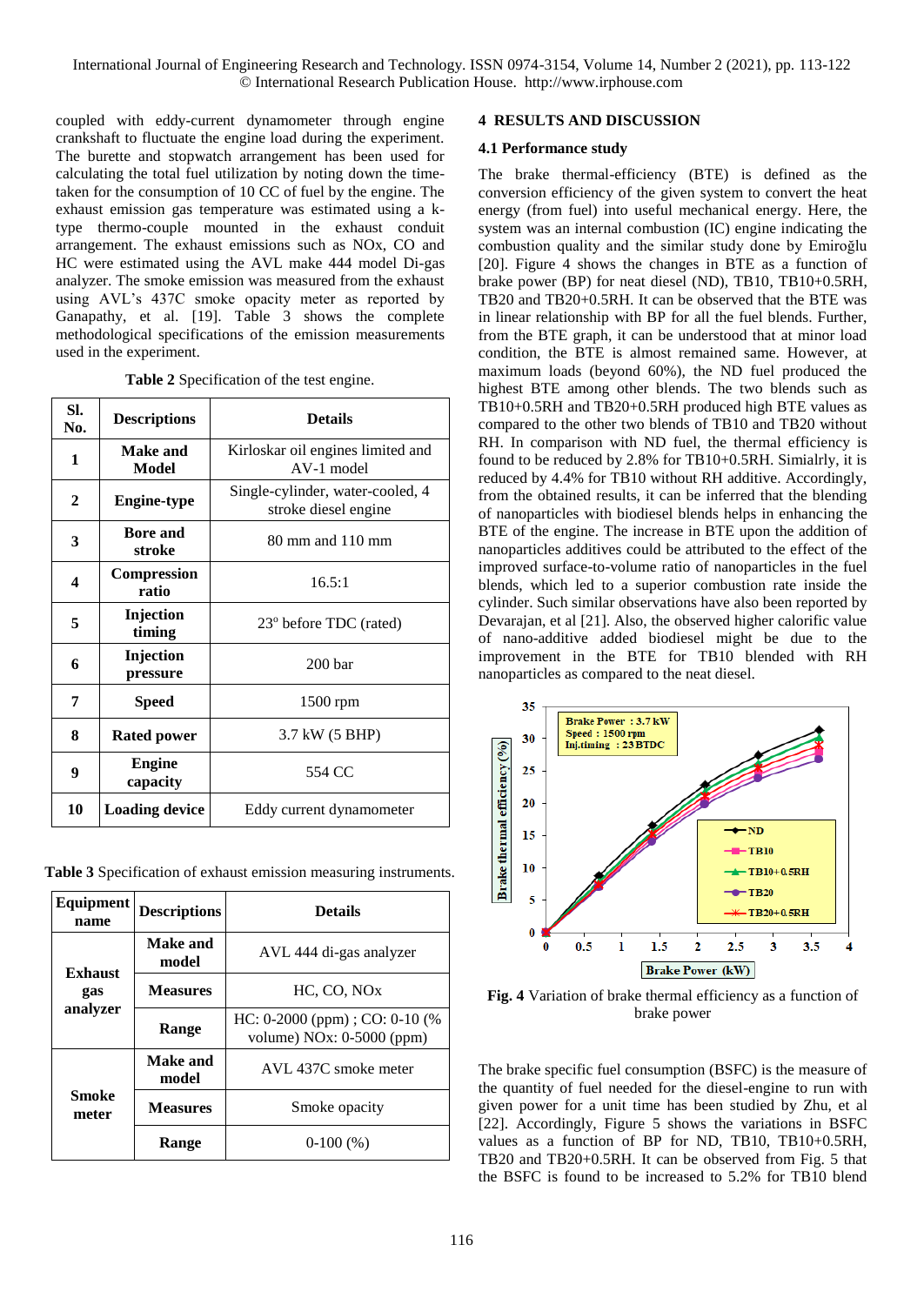with RH nanoparticles as compared to the ND fuel. Since the biodiesel blends possess lower calorific value, a higher fuel quantity is necessary to generate the same power-output by ND fuel at all load conditions, which is also reported by Dhar and Agarwal [23]. The biodiesel blended with nanoparticles (TB10+0.5RH) exhibited the least fuel consumption than the same blend (TB10) without RH nanoparticles. It could be mainly due to the superior combustion process occurred due to the oxygenated RH nano additives, which is in good agreement with the report by Barrios et al. [24]. Notably, the increase in the biodiesel blend fraction enhanced the fuel consumption value about 7.6% for TB20+0.5RH. This might be attributed to the heating values of the blends.



**Fig. 5** Variation of brake specific fuel consumption as a function of brake power

#### **4.2 Emission study**

In general, the particulate matter is represented by smoke in diesel engines. During combustion, the smoke is formed by many tiny solids together with oil, ash, liquids of vapours and partially burnt fuel particles etc. Smoke comprises of carbon residue (soot) as their main content as reported by Chen, et al [25]. The variations in smoke emission as a function of BP for ND, TB10, TB10+0.5RH, TB20 and TB20+0.5RH is displayed in Fig. 6. In comparison with ND, all the biodiesel blends with and without RH nano-additives show lesser smoke emission. The considerable reduction of smoke value is mainly owing to the availability of intrinsic oxygen species in the biodiesel and helping the oxidation process during combustion as concluded by Uyumaz [26]. Further, the report by Örs, et al. revealed that the presence of nanoparticles in selective blends aids in dropping the smoke emission as the nano additives tend to enhance the combustion inside the cylinder by providing surplus oxygen molecules to the blends [27]. Accordingly, the smoke emission is reduced by 33.6% and 23.4% for TB20+0.5RH and TB10+0.5RH, respectively as compared to the diesel fuel operated at peak load points.



**Fig. 6** Variation of smoke opacity as a function of brake power

Nitrogen oxides (NOx) are very dangerous to human health and it is classified as poisonous and reactive gaseous species. The NOx formation in an engine is primarily due to high temperature resulted from the maximum release of heat by burning of fuel at excess oxygen content inside the cylinder as reported by Ashok et al. [28]. Figure 7 shows the different oxides of nitrogen (NOx) emission along with BP for different biodiesel blends with and without RH nano additives such as TB10, TB10+0.5RH, TB20, TB20+0.5RH and diesel fuel. It was found that at medium load, the NOx emission was low in the case of 10% and 20% blends of biodiesel with nanoparticle as compared to ND fuel. At higher loads, the biodiesel blends (TB10 and TB20) and blends with nanoparticles emit higher NOx than the diesel fuel. When compared to diesel fuel operation, NOx emission is increased by 36% for TB20+0.5RH fuel blend. The improved combustion rate due to the higher heating value of nanoparticle blended biodiesel resulted in the formation of higher NOx emissions as observed by Bello et al. [29]. Nabi, et al. have reported that the surplus oxygens in biodiesel blends and higher combustion temperature inside the engine chamber led to higher NOx emission levels [30]. Here, the biodiesel and the blends with nanoparticles contain oxygens that enhance the peak cycle temperature inside the cylinder and resulted in higher NOx formation.



**Fig. 7** Variation of NOx emission as a function of brake power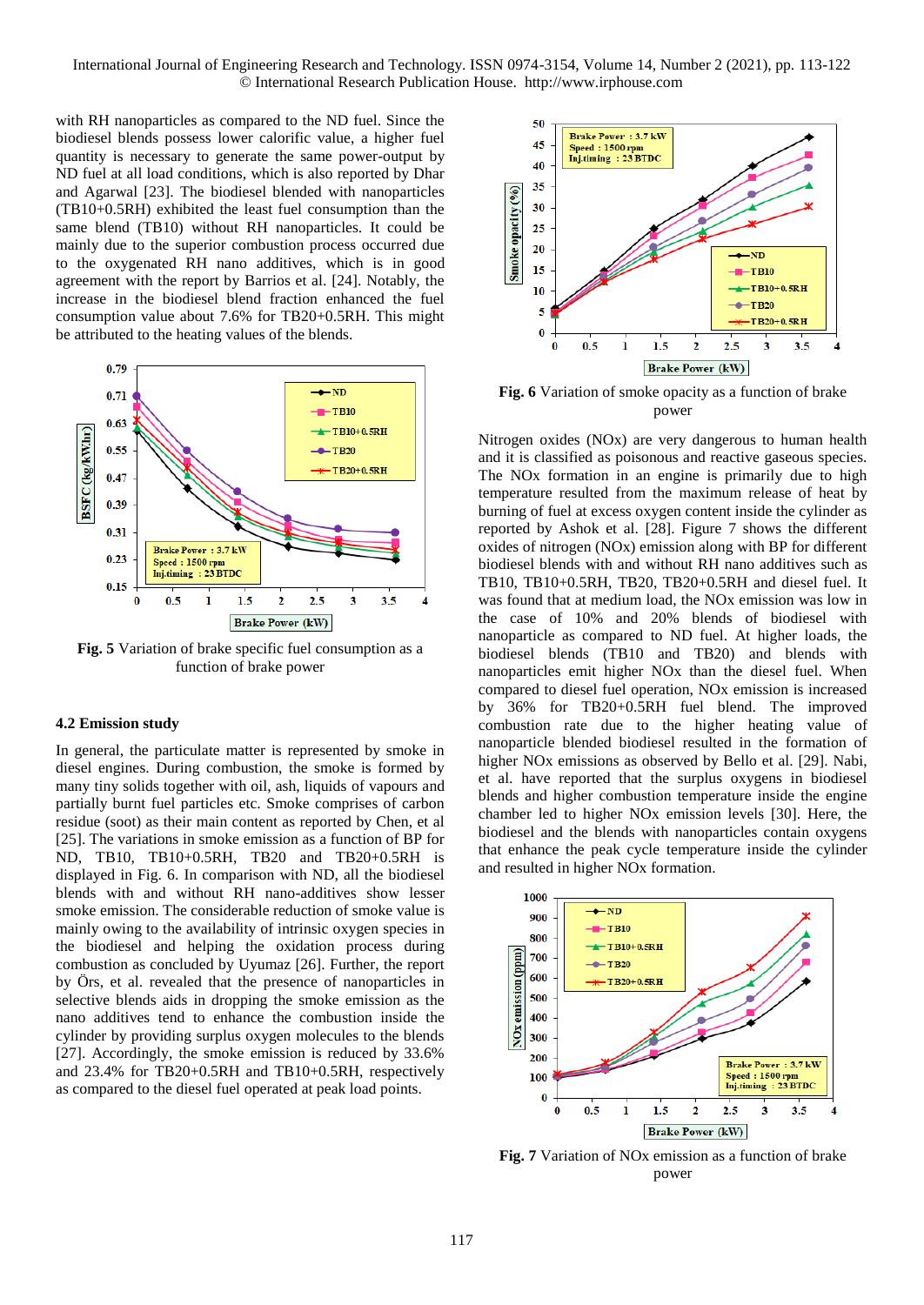Figure 8 shows the variations in carbon monoxide (CO) as a function of BP for various biodiesel blends with and without RH nano additives such as TB10, TB10+0.5RH, TB20, TB20+0.5RH and diesel fuel. During the process of combustion inside the cylinder, CO is produced as an intermediate product owing to the deficiency of oxygen inside the engine cylinder, as reported by Fakinle, et al. [31]. From the graph (Fig. 8), it can be understood that at all the engine loads, the ND combustion emitted a higher CO as compared to the other biodiesel blends. The biodiesel blends TB10+0.5RH and TB20+0.5RH emitted around 15.2% and 26.5% lower CO emission, respectively as compared with ND at maximum load. The reduction in CO emission is mainly due to the better oxidation reaction taken place inside the cylinder during combustion with the presence of nanoparticles in the biodiesel blends as reported by Chen et al. [32]. Further, another decreasing trend is also observed in Fig. 8 with increasing biodiesel blend and the addition of RH nanoparticles. This infers that the CO is oxidized into  $CO<sub>2</sub>$ owing to the existence of more  $O_2$  molecules in both biodiesel and biodiesel blends with RH nanoparticles as reported by Ooi, et al [33].



**Fig. 8** Variation of CO emission as a function of brake power

The variations of hydrocarbon (HC) emission as a function of BP for ND, TB10, TB10+0.5RH, TB20 and TB20+0.5RH are shown in Fig. 9. At lower load points, it was found that the HC levels of biodiesel blends get reduced as compared when the diesel was used. The RH nanoparticles added in biodiesel blends resulted in lesser HC emission value. Further, the combustion process inside the combustion chamber is improved due to the addition of nanoparticles. The HC emissions were observed to be low at higher percentages of blends with nanoparticles. It can be noticed that the blends TB20+0.5RH and TB10+0.5RH resulted in lower HC emissions i.e. 38.2% and 24.4%, respectively as compared to the ND fuel. The excess oxygen molecules in the biodiesel fuels, owing to the existence of nano additives, helped in increasing the in-cylinder temperature and promoted the evaporation rate of the fuel. These actions enhanced the combustion process. Thus, the HC reduction was observed at all the operating conditions. At higher load-points, the air-fuel ratio plays an important role for different blends and neatdiesel on HC reduction. The oxygen content in biodiesel with nano additives ensured the complete combustion to the maximum extent and reduced the HC emissions in exhaust gases. A similar conclusion was also given by Vinukumar, et al [34].



**Fig. 9** Variation of HC emission as a function of brake power

#### **5 COMBUSTION STUDY**

#### **5.1 Cylinder pressure Analysis**

Figure 10 shows in-cylinder pressure variations with respect to crank-angle measured for diesel fuel and different blends of biodiesel, with and without nano-additives, at 1500 rpm engine speed that was operated at full-load conditions. In compression ignition engine, the in-cylinder pressure varies along the fraction of fuel burnt, particularly from the injection of fuel till the end of the combustion process. This mainly depends on the physical and chemical features of the fuel with air inside the cylinder, for instance, the capability of fuel to mix with air and to ignite early with excellent burning rate [35]. The premixed phase in combustion plays an important role in pressure rise-rate and increase in peak firing pressure. Figure 10 observes the highest peak pressure, i.e., 66.3 bar for TB10+0.5RH biodiesel blend with nanoparticles. The second highest peak pressure was measured at 54.7 bar for diesel fuel. This increased in-cylinder pressure is observed as the biodiesel blend with nanoparticles contains enriched oxygen content and while the latter enhanced the combustion phase in the premixed region [36]. However, the other biodiesel blends such as TB10 and TB20 exhibited peak pressure values that fall below the conventional diesel fuel. This might be due to relatively lesser-calorific values and oxygen contents.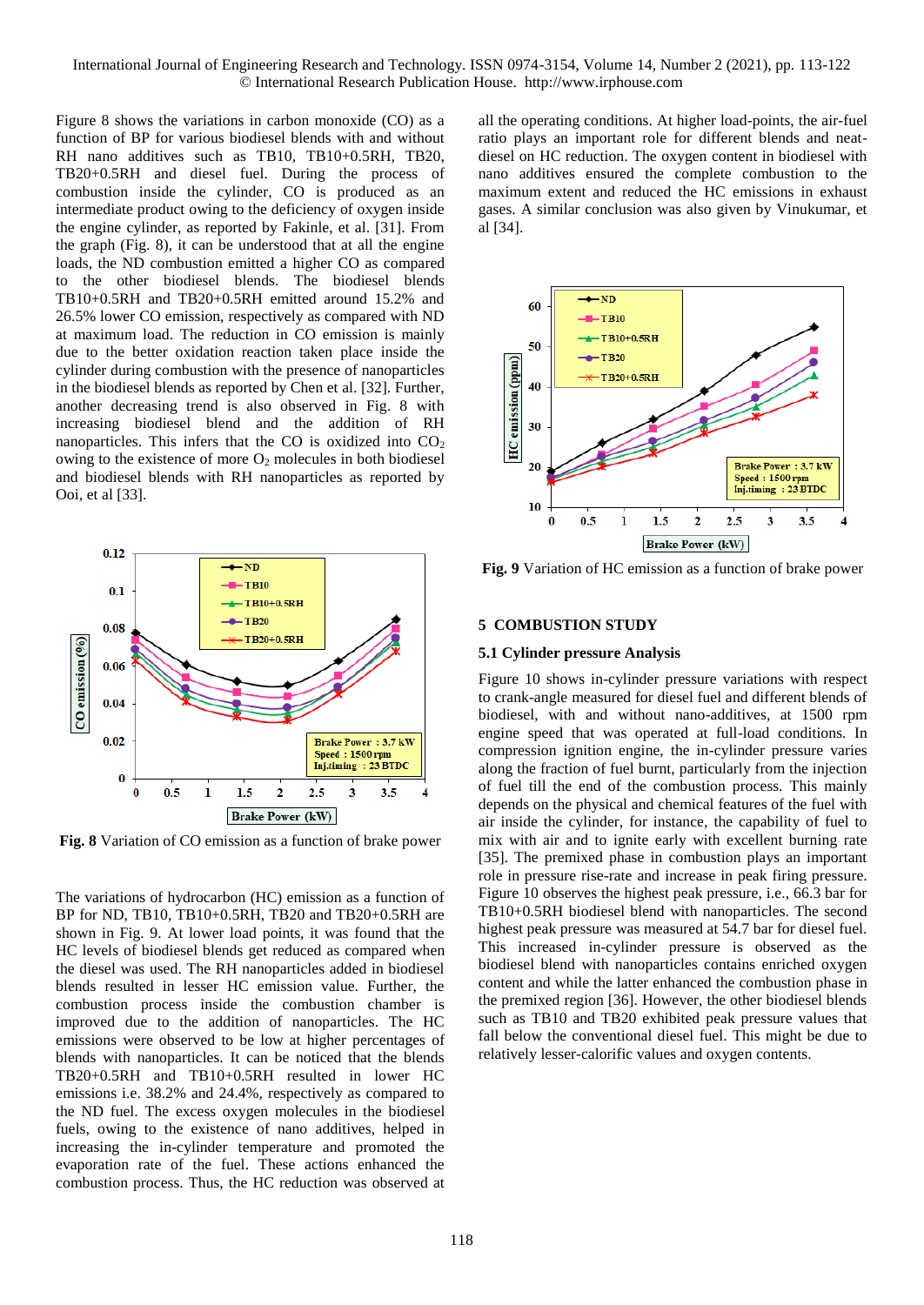International Journal of Engineering Research and Technology. ISSN 0974-3154, Volume 14, Number 2 (2021), pp. 113-122 © International Research Publication House. http://www.irphouse.com



**Fig. 10** Variation of cylinder pressure with crank Angle

#### **5.2 Heat release rate**

The heat release rate is generally determined from in-cylinder pressure data with respect to crank-angle. Figure 11 shows the rate of heat-release with crank-angle for ND, biodiesel blends without nano additives (TB10 and TB20) and biodiesel blends with nano additives (TB10+0.5RH and TB20+0.5RH) at fullload conditions. It can be observed that the curve got shifted towards the right for biodiesel blends when compared with ND fuel. This denotes ignition delays in biodiesel blends than in ND fuel. This phenomenon occurred mainly due to poor volatility and high viscosity of biodiesel blends [37]. Ignition delay is the sum of physical delay and chemical delay in the combustion process. In physical delay, the vaporization plays a key role in any liquid fuel used. In the ignition delay period, particularly on the physical delay stage, the injected fuel evaporates by observing the heat from the combustion chamber. This makes the heat-release rate negative at the initial stage [38]. Once the actual combustion starts, the heatrelease rate becomes positive. From the graph, it can be understood that the ignition delay was higher for biodiesel with nano additives. In high load condition, the heat release rate increased during the premixed period of combustion, owing to oxygen and biodiesel with nano additive [39]. For diesel, the peak heat release rate was found to be 113.2 kJ  $/m<sup>3</sup>$ deg CA; for biodiesel blends TB20+0.5RH nano additive, it was  $102.6 \text{ kJ}$  /  $\text{m}^3$  deg CA and for biodiesel TB20 without nano additive, the value was 95.5 kJ /  $m^3$  deg CA.



**Fig. 11** Variation of HRR with crank angle

#### **6 CONCLUSION**

The exhaust emission and performance characteristics of the single-cylinder direct-injection CI engine were studied with the addition of RH nanoparticles in the blends of tannery fleshing waste oil biodiesel, diesel and their blends at two different proportions (TB10 and TB20). From the experimental inference observed from the study, the subsequent results are drawn as follows.

- 1. Owing to the decreased heating value and increased density of TB10 and TB20 blends, the performance of the engine got reduced as compared to the ND at all engine loads.
- 2. The addition of RH nanoparticles to the biodiesel blends enhanced the properties and improved the engine performances, i.e., 4.5% higher BSFC and 3.46% lesser BTE than that of the ND fuel at peak power output, while 5.6% and 7.6% for TB10+0.5RH blend and TB20+0.5RH fuels, respectively.
- 3. A significant mitigation in exhaust emission such as smoke, CO and HC (excluding NOx) was found for both TB10 and TB20 blends. Further, the reduction in such emissions was also recorded with the addition of RH nanoparticles. The maximum decrease in CO, HC and smoke was observed for TB20+0.5RH followed by TB10+0.5RH.
- 4. The TB20+0.5RH blend showed a reduced emission of HC and CO up to 18.14% and 24.45%, respectively. This reduction could be mainly due to the better oxidation of fuel molecules. As compared to the ND fuel, the smoke emission is reduced to 17.57%, 14.61% for TB20, 28.31% for TB10 and 22.54% with the addition of RH nanoparticles respectively at the peak load condition.
- 5. The NOx emission was increased by 6.56% and 8.71% for TB10 and TB20 respectively with the addition of RH nanoparticle at a peak power output.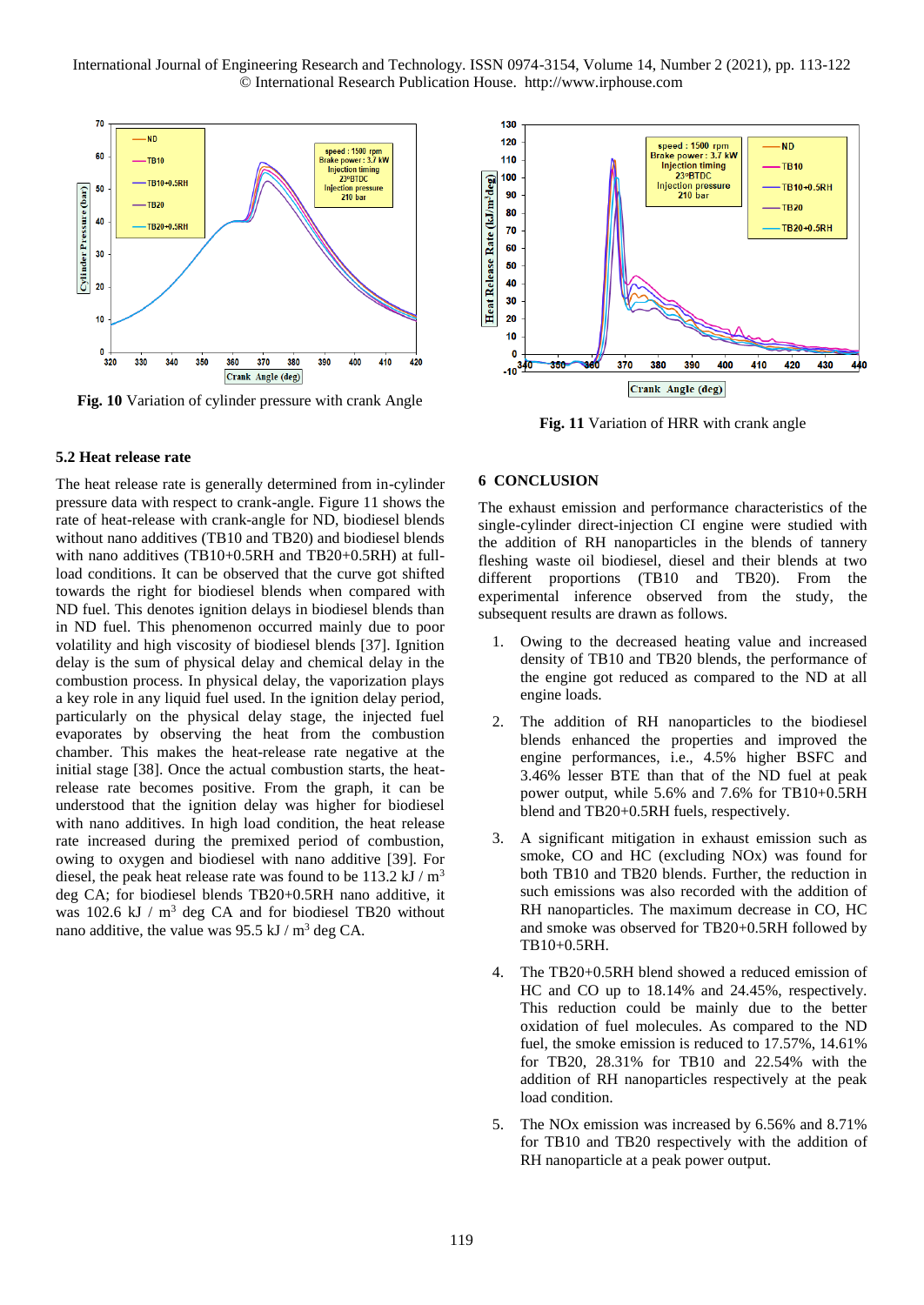Both TB10+0.5RH and TB20+0.5RH blends reduced the emissions from the engines. The performance values of these blends were close to ND fuel performance. The TB20+0.5RH blend showed maximum reduction in engine exhaust emissions except NOx, and in terms of engine emission reduction, this fuel blend appeared to be more suitable and promising. The overall work concludes that the addition of a small amount of nanoparticles as additive in biodiesel blends aids in decreasing the harmful emissions and could lead to the operation of the engine without any alteration.

# **7 ABBREVIATIONS**

ASTM : American Society of Testing and Materials; TOME : Tannery fleshing waste Oil Methyl Ester; TB10 : 10 % Tannery fleshing waste Oil Methyl Ester + 90 % diesel fuel; TB20 : 20 % Tannery fleshing waste Oil Methyl Ester + 80 % diesel fuel; TB10+0.5RH : 10 % Tannery fleshing waste Oil Methyl Ester  $+90\%$  diesel fuel $+0.5\%$  rice husk nano additive; TB20+0.5RH : 20 % Tannery fleshing waste Oil Methyl Ester + 80 % diesel fuel+ 0.5 % rice husk nano additive; CO : Carbon monoxide; HC : Hydrocarbon emission; NOx : Oxides of nitrogen; BTE : Brake thermal efficiency; BSFC : Brake specific fuel consumption

# **8 DECLARATIONS**

# **8.1 Authors' contribution**

Jayagopal was responsible for Software, Data Generation, Formal Analysis, Writing-Original Draft, Writing-Review and Editing. Porpatham was responsible for Supervision, Conceptualization, Methodology, Writing- Review and Editing. Senthil Kumar was responsible for Supervision, Conceptualization. Each author had participated sufficiently in the work to take public responsibility for appropriate portions of the content. All authors read and approved the final manuscript.

# **8.2 Authors' contributions Conflict of Interests**

The authors declare that they have no competing interests.

# **LITERATURE CITED**

- [1] Nangia R., 2019, "Securing Asia's energy future with regional integration", Energy Policy, vol. 132, pp. 1262-1273.
- [2] Kalghatgi G, 2018, "Is it really the end of internal combustion engines and petroleum in transport," Applied Energy, vol. 225, pp. 965-974.
- [3] Andersen M. H. G., Frederiksen M., Shaber A. T., Wils R. S., Fonseca A. S., Koponen I. K., and Vogel U., 2019, "Health effects of exposure to diesel exhaust in diesel-powered trains". Particle and Fibre Toxicology, vol. 16, no. 1, pp. 21.
- [4] Al-Maamary H. M., Kazem H. A., and Chaichan M.

T., 2017, "The impact of oil price fluctuations on common renewable energies in GCC countries". Renewable and Sustainable Energy Reviews, vol. 75, pp. 989-1007.

- [5] Gielen D., Boshell F., Saygin D., Bazilian M. D., Wagner N., and Gorini R., 2019, "The role of renewable energy in the global energy transformation". Energy Strategy Reviews, vol. 24, pp. 38-50.
- [6] Hosseinzadeh-Bandbafha H., Tabatabaei M., Aghbashlo M., Khanali M., and Demirbas A. A., 2018, "A comprehensive review on the environmental impacts of diesel/biodiesel additives". Energy Conversion and Management, vol. 174, pp. 579-614.
- [7] Mahmudul H. M., Hagos F. Y., Mamat R., Adam A. A., Ishak W. F. W., and Alenezi R., 2017, "Production, characterization and performance of biodiesel as an alternative fuel in diesel engines–A review". Renewable and Sustainable Energy Reviews, vol. 72, pp. 497-509.
- [8] Thapa S., Indrawan N., and Bhoi P. R., 2018, "An overview on fuel properties and prospects of Jatropha biodiesel as fuel for engines". Environmental Technology and Innovation, vol. 9, pp. 210-219.
- [9] Can Ö., Öztürk E., and Yücesu H. S., "Combustion and exhaust emissions of canola biodiesel blends in a single cylinder DI diesel engine". Renewable Energy, vol. 109, pp. 73-82.
- [10] Balaji G., and Cheralathan M., 2017, "Experimental investigation of varying the fuel injection pressure in a direct injection diesel engine fuelled with methyl ester of neem oil". International Journal of Ambient Energy, vol. 38, no. 4, pp. 356-364.
- [11] Dharmaraja J., Nguyen D. D., Shobana S., Saratale G. D., Arvindnarayan S., Atabani A. E., and Kumar G., "Engine performance, emission and bio characteristics of rice bran oil derived biodiesel blends". Fuel, vol. 239, pp. 153-161.
- [12] Perumal V., and Ilangkumaran M., 2017, "Experimental analysis of engine performance, combustion and emission using pongamia biodiesel as fuel in CI engine". Energy, vol. 129, pp. 228-236.
- [13] Pradhan D., Bendu H., Singh R. K., and Murugan S., 2017, "Mahua seed pyrolysis oil blends as an alternative fuel for light-duty diesel engines". Energy, vol. 118, pp. 600-612.
- [14] Sharma S. K., Das R. K., and Sharma A., 2016, "Improvement in the performance and emission characteristics of diesel engine fueled with jatropha methyl ester and tyre pyrolysis oil by addition of nano additives". Journal of the Brazilian Society of Mechanical Sciences and Engineering, vol. 38, no. 7, pp. 1907-1920.
- [15] Hawi M., Elwardany A., Ismail M., and Ahmed M.,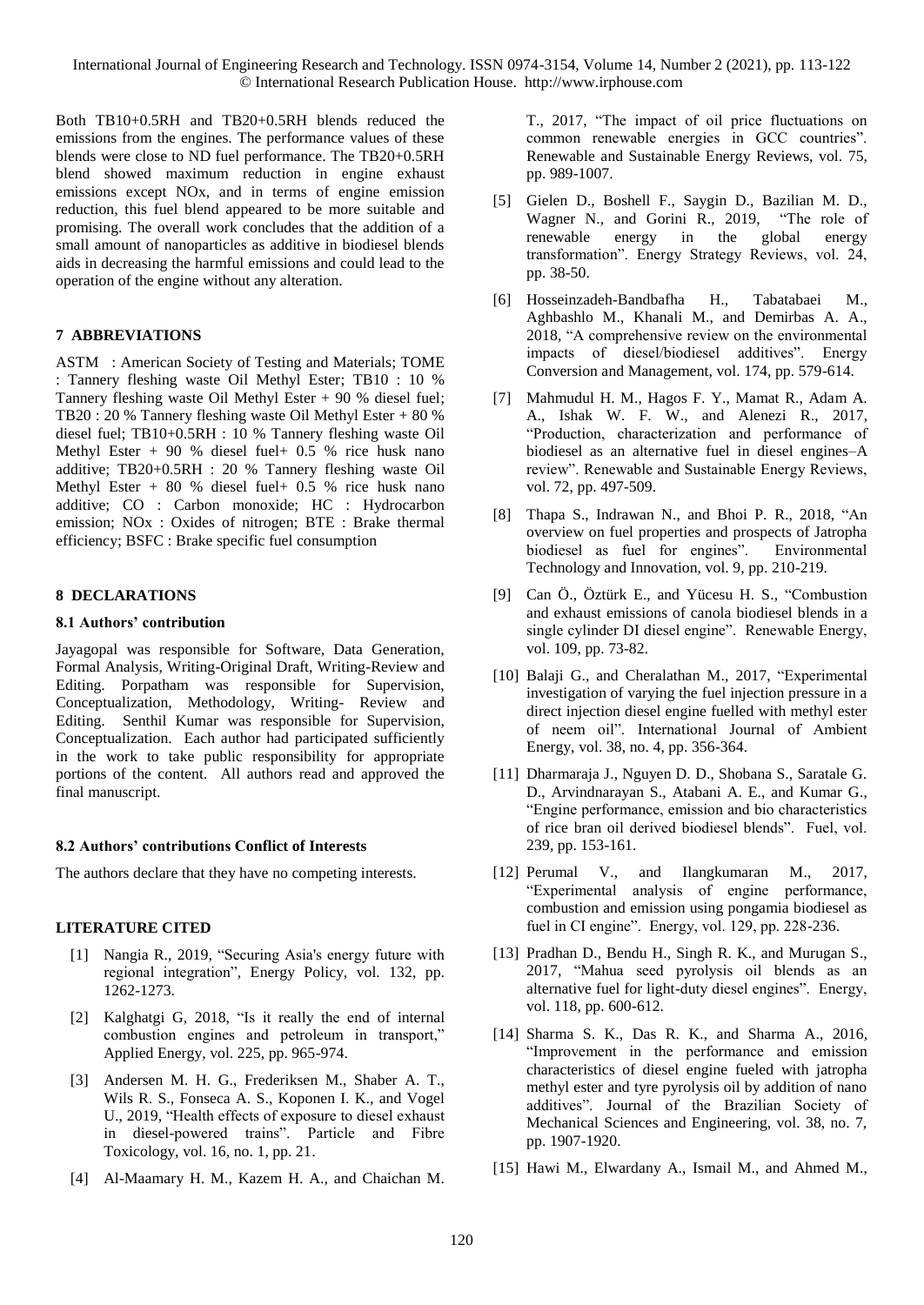2019, "Experimental investigation on performance of a compression ignition engine fueled with waste cooking oil biodiesel–diesel blend enhanced with irondoped cerium oxide nanoparticles". Energies, vol. 12, no. 5, 798.

- [16] Venu H., and Madhavan V., 2016, "Effect of nano additives (titanium and zirconium oxides) and diethyl ether on biodiesel-ethanol fueled CI engine". Journal of Mechanical Science and Technology, vol. 30, no. 5, pp. 2361-2368.
- [17] Moazeni F., Chen Y. C., and Zhang G., 2019, "Enzymatic transesterification for biodiesel production from used cooking oil, a review". Journal of Cleaner Production, vol. 216, pp. 117-128.
- [18] Ong H. C., Masjuki H. H., Mahlia T. M. I., Silitonga A. S., Chong W. T., and Yusaf T., 2014, "Engine performance and emissions using Jatropha curcas, Ceiba pentandra and Calophyllum inophyllum biodiesel in a CI diesel engine". Energy, vol. 69, pp. 427-445.
- [19] Ganapathy T., Gakkhar R. P., and Murugesan K., 2011, "Influence of injection timing on performance, combustion and emission characteristics of Jatropha biodiesel engine". Applied Energy, vol. 88, no. 12, pp. 4376-4386.
- [20] Emiroğlu A. O., 2019, "Effect of fuel injection pressure on the characteristics of single cylinder diesel engine powered by butanol-diesel blend". Fuel, vol. 256, pp. 115928.
- [21] Devarajan Y., Munuswamy D. B., and Mahalingam A., 2019, "Investigation on behavior of diesel engine performance, emission, and combustion characteristics using nano-additive in neat biodiesel". Heat and Mass Transfer, vol. 55, no. 6, pp. 1641-1650.
- [22] Zhu M., Ma Y., and Zhang D., 2011, "An experimental study of the effect of a homogeneous combustion catalyst on fuel consumption and smoke emission in a diesel engine". Energy, vol. 36, no. 10, pp. 6004-6009.
- [23] Dhar A., and Agarwal A. K., 2014, "Performance, emissions and combustion characteristics of Karanja biodiesel in a transportation engine". Fuel, vol. 119, pp. 70-80.
- [24] Barrios C. C., Martín C., Domínguez-Sáez A., Álvarez P., Pujadas M., and Casanova J., 2014, "Effects of the addition of oxygenated fuels as additives on combustion characteristics and particle number and size distribution emissions of a TDI diesel engine". Fuel, vol. 132, pp. 93-100.
- [25] Chen L., Gao K., Zhang C., and Lang W., 2019, "Alternative fuels for IC engines and jet engines and comparison of their gaseous and particulate matter emissions". In Advanced Biofuels; pp. 17-64.
- [26] Uyumaz A., 2018, "Combustion, performance and

emission characteristics of a DI diesel engine fueled with mustard oil biodiesel fuel blends at different engine loads". Fuel, vol. 212, pp. 256-267.

- [27] Örs I., Sarıkoç S., Atabani A. K., Ünalan S., and Akansu S. O., 2018, "The effects on performance, combustion and emission characteristics of DICI engine fuelled with TiO2 nanoparticles addition in diesel/biodiesel/n-butanol blends". Fuel, vol. 234, pp. 177-188.
- [28] Ashok B., Nanthagopal K., Jeevanantham A. K., Bhowmick P., Malhotra D., and Agarwal P., 2017, "An assessment of calophyllum inophyllum biodiesel fuelled diesel engine characteristics using novel antioxidant additives". Energy Conversion and Management, vol. 148, pp. 935-943.
- [29] Bello Y. H., Ookawara S. A., Ahmed M. A., El-Khouly M. A., Elmehasseb I. M., El-Shafai N. M., and Elwardany A. E., 2020, "Investigating the engine performance, emissions and soot characteristics of CI engine fueled with diesel fuel loaded with graphene oxide-titanium dioxide nanocomposites". Fuel, vol. 269, pp. 117436.
- [30] Nabi M. N., Zare A., Hossain F. M., Ristovski Z. D., and Brown R. J., 2017, "Reductions in diesel emissions including PM and PN emissions with diesel-biodiesel blends". Journal of Cleaner Production, vol. 166, pp. 860-868.
- [31] Fakinle B. S., Okedere O. B., Adebanjo S. A., Adesanmi A. J., and Sonibare J. A., 2019, "Air quality impact of carbon monoxide emission from diesel engine electric power generators". Environmental Quality Management, vol. 28, no. 3, pp. 97-102.
- [32] Chen A. F., Adzmi M. A., Adam A., Othman M. F., Kamaruzzaman M. K., and Mrwan A. G., 2018, "Combustion characteristics, engine performances and emissions of a diesel engine using nanoparticle-diesel fuel blends with aluminium oxide, carbon nanotubes and silicon oxide". Energy Conversion and Management, vol. 171, pp. 461-477.
- [33] Ooi J. B., Ismail H. M., Tan B. T., and Wang X., 2018, "Effects of graphite oxide and single-walled carbon nanotubes as diesel additives on the performance, combustion, and emission characteristics of a light-duty diesel engine". Energy, vol. 161, pp. 70-80.
- [34] Vinukumar K., Azhagurajan A., Vettivel S. C., Vedaraman N., and Lenin A. H., 2018, "Biodiesel with nano additives from coconut shell for decreasing emissions in diesel engines". Fuel, vol. 222, pp. 180- 184.
- [35] Dempsey, A. B., Seiler, P. J., & Johnson, S., 2019, "Comparison of Cylinder Pressure Measurements on a Heavy-Duty Diesel Engine Using a Switching Adapter". Journal of Engineering for Gas Turbines and Power, 141(8).